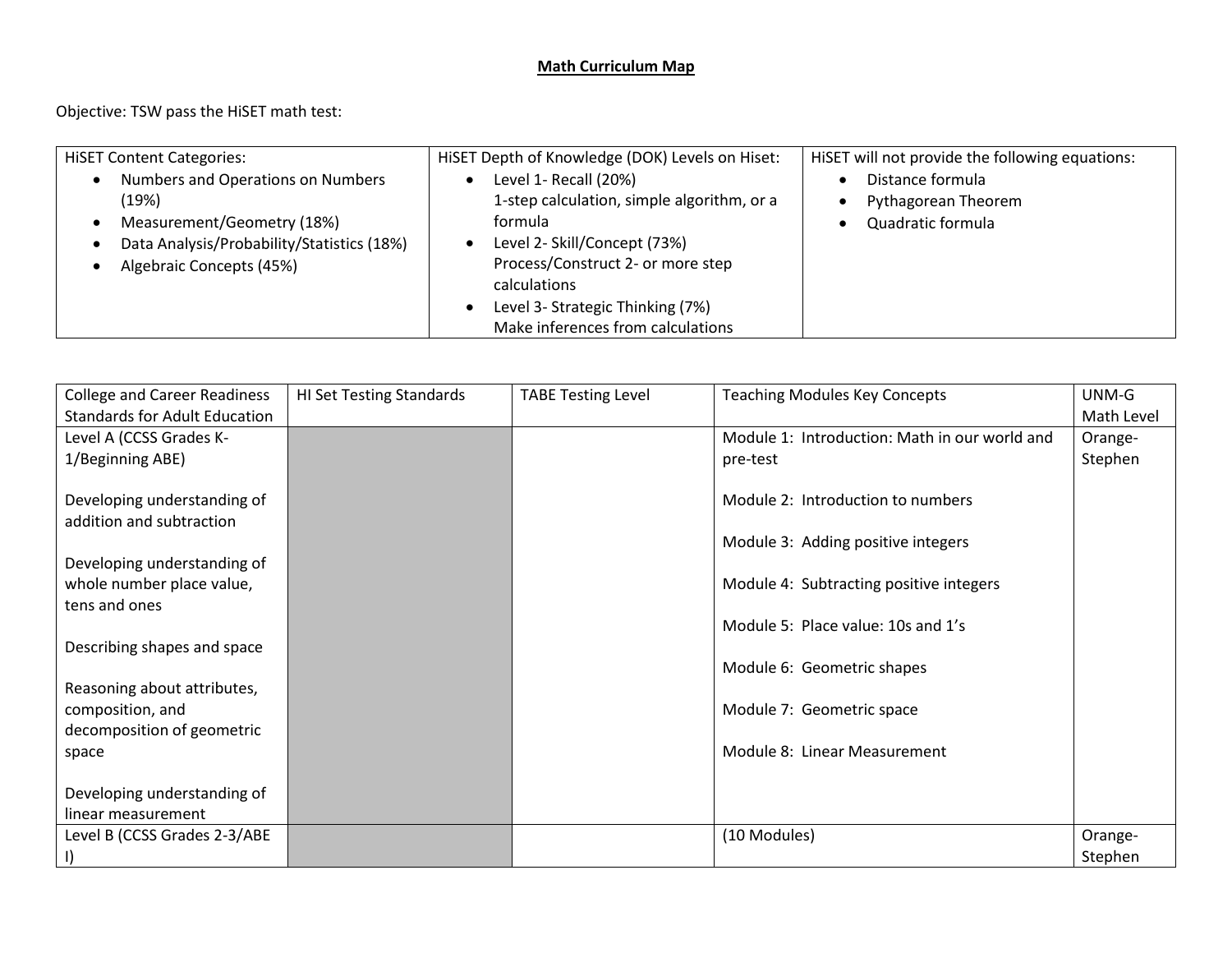| Extending understanding of    |                               |              |         |
|-------------------------------|-------------------------------|--------------|---------|
| base-10 notation              |                               |              |         |
|                               |                               |              |         |
|                               |                               |              |         |
| Adding and subtracting to     |                               |              |         |
| 1,000; fluency to 100         |                               |              |         |
|                               |                               |              |         |
| Understanding multiplication  |                               |              |         |
| of whole numbers to 100       |                               |              |         |
|                               |                               |              |         |
|                               |                               |              |         |
| Understanding division as     |                               |              |         |
| inverse of multiplication;    |                               |              |         |
| single-digit divisors         |                               |              |         |
|                               |                               |              |         |
| Developing understanding of   |                               |              |         |
| fractions, especially unit    |                               |              |         |
| fractions                     |                               |              |         |
|                               |                               |              |         |
| Using standard units of       |                               |              |         |
|                               |                               |              |         |
| measure for linear measure    |                               |              |         |
|                               |                               |              |         |
| Developing understanding of   |                               |              |         |
| area                          |                               |              |         |
|                               |                               |              |         |
| Describing and analyzing 2-D  |                               |              |         |
| shapes                        |                               |              |         |
| Level C (CCSS Grades 4-5 and  | Use properties of operations  | (20 modules) | Yellow- |
|                               |                               |              |         |
| $6/ABE$ II)                   | with real numbers, including  |              | Jovena  |
|                               | rational and irrational       |              |         |
| Attaining fluency with multi- | numbers.                      |              |         |
| digit multiplication          |                               |              |         |
|                               | Use properties of two-        |              |         |
| Developing understanding of   | dimensional figures,          |              |         |
| division with multi-digit     | including formulas for area   |              |         |
| dividends                     | and perimeter and angle       |              |         |
|                               | relationships.                |              |         |
|                               |                               |              |         |
| Developing understanding of   |                               |              |         |
| fraction equivalence          | Use volume formulas and       |              |         |
|                               | problem-solving techniques    |              |         |
| Developing fluency with all   | to solve for the volume or    |              |         |
| operations with fractions     | surface area of 3-dimensional |              |         |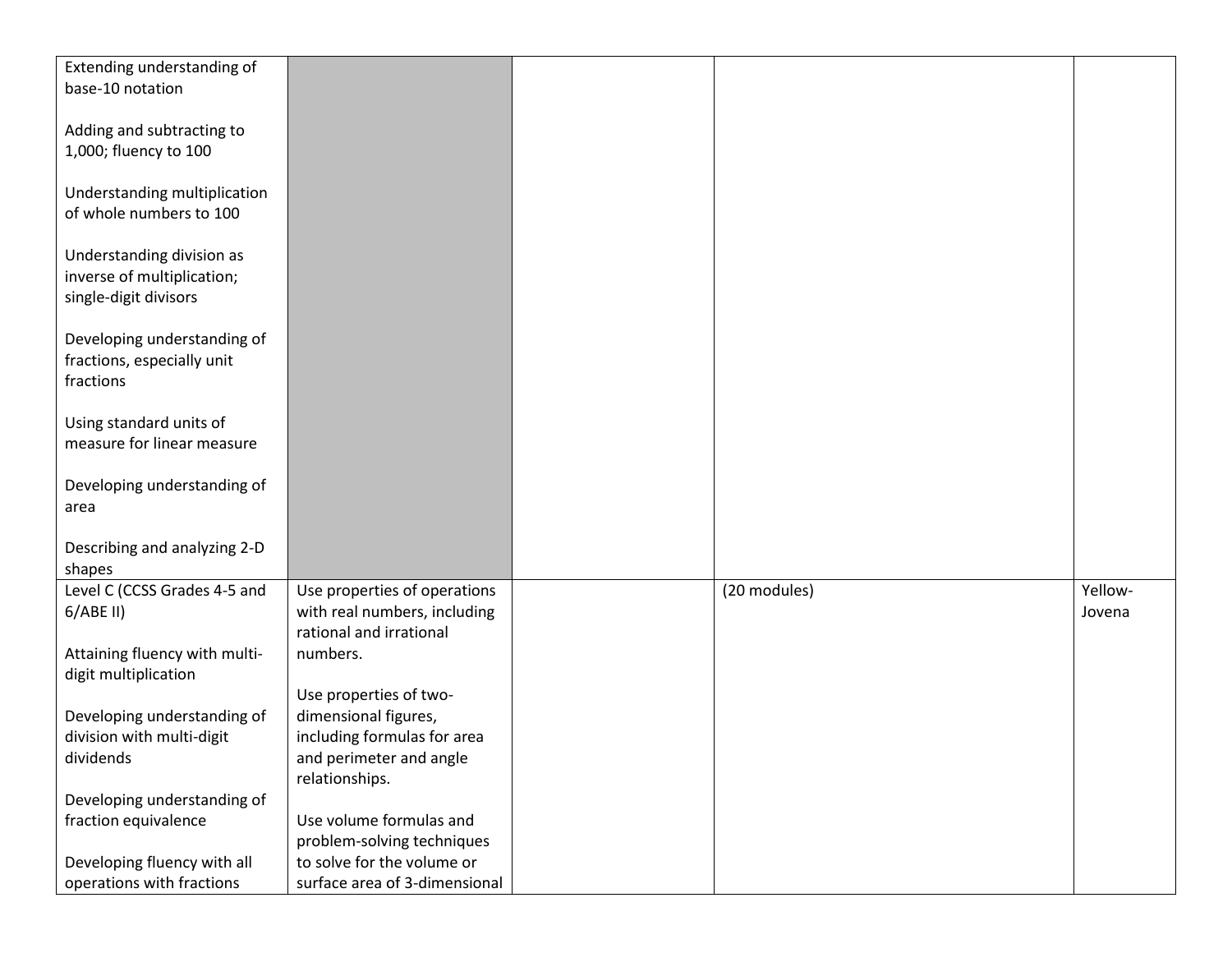| Extending place value and        | figures (cylinders, pyramids,     |              |         |
|----------------------------------|-----------------------------------|--------------|---------|
| understanding to decimals to     | cones, and spheres).              |              |         |
| 0.001                            |                                   |              |         |
|                                  |                                   |              |         |
|                                  |                                   |              |         |
| Attaining fluency with decimal   |                                   |              |         |
| operations to 0.01               |                                   |              |         |
|                                  |                                   |              |         |
| Extending the number system      |                                   |              |         |
| to positive rational numbers     |                                   |              |         |
|                                  |                                   |              |         |
| Connecting ratio and rate to     |                                   |              |         |
| whole number multiplication      |                                   |              |         |
| and division                     |                                   |              |         |
|                                  |                                   |              |         |
| Writing and interpreting         |                                   |              |         |
| expressions and equations        |                                   |              |         |
|                                  |                                   |              |         |
| Developing understanding of      |                                   |              |         |
| the coordinate plane             |                                   |              |         |
|                                  |                                   |              |         |
| Developing an understanding      |                                   |              |         |
| of volume and surface area       |                                   |              |         |
|                                  |                                   |              |         |
| Developing understanding of      |                                   |              |         |
| statistical thinking             |                                   |              |         |
| Level D (CCSS Grades 6 and 7-    | Use properties of operations      | (20 modules) | Purple- |
| 8/ABE III)                       | with real numbers, including      |              | Jovena  |
|                                  | rational and irrational           |              |         |
| Extending number systems to      | numbers.                          |              |         |
| all rational numbers, including  |                                   |              |         |
| negatives                        | <b>Understand transformations</b> |              |         |
|                                  | in the plan, including            |              |         |
| Completing understanding of      | reflections, translations,        |              |         |
| division of fractions, including | rotations, and dilations.         |              |         |
| with negative numbers            | Describe a sequence of            |              |         |
|                                  | transformations to                |              |         |
|                                  |                                   |              |         |
| Solving ratio and rate           | demonstrate that one two-         |              |         |
| problems                         | dimensional figure is either      |              |         |
|                                  | congruent or similar to a         |              |         |
| Applying proportional            | second 2-dimensional figure.      |              |         |
| relationships                    |                                   |              |         |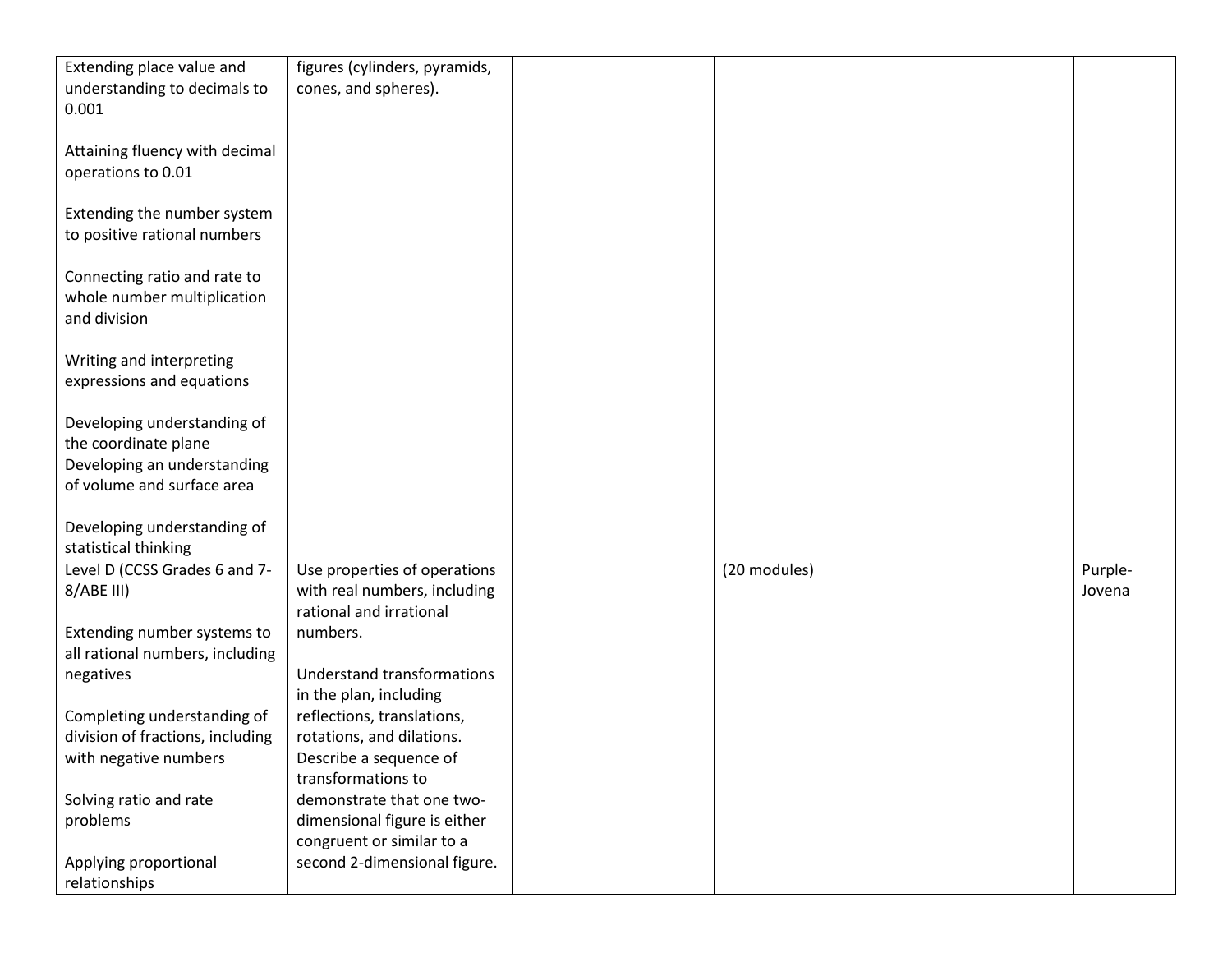| Working with expressions and   | Use properties of two-        |  |  |
|--------------------------------|-------------------------------|--|--|
| linear equations               | dimensional figures,          |  |  |
|                                | including formulas for area   |  |  |
| Solving linear equations and   | and perimeter and angle       |  |  |
| systems of linear equations    | relationships. Develop a      |  |  |
|                                | logical argument to show      |  |  |
| Developing the concept of      | that such properties are      |  |  |
| function                       | valid.                        |  |  |
|                                |                               |  |  |
| Graphing in the coordinate     | Understand and apply the      |  |  |
| plane                          | Pythagorean Theorem.          |  |  |
|                                |                               |  |  |
| Classifying geometric figures  | Demonstrate that two          |  |  |
| based on properties            | triangles are similar or      |  |  |
|                                | congruent from criteria that  |  |  |
| Solving problems involving     | is given. Use the fact that   |  |  |
| scale drawings                 | two triangles are congruent   |  |  |
|                                | or similar to determine the   |  |  |
| Measuring 2- and 3-D figures:  | values of unknown             |  |  |
| area, surface area, and volume | quantities. Solve real-world  |  |  |
|                                | problems involving            |  |  |
| Analyzing 2- and 3-D space,    | congruent and similar         |  |  |
| using distance, angle,         | triangles.                    |  |  |
| similarity, and congruence     |                               |  |  |
|                                | Use volume formulas and       |  |  |
| Applying the Pythagorean       | problem-solving techniques    |  |  |
| theorem                        | to solve for the volume or    |  |  |
|                                | surface area of 3-dimensional |  |  |
| Modeling bivariate data with   | figures (cylinders, pyramids, |  |  |
| linear equation                | cones, and spheres).          |  |  |
|                                |                               |  |  |
| Summarizing data using         | Solve problems involving      |  |  |
| frequency and measures of      | supplementary,                |  |  |
| center and spread              | complementary, vertical, and  |  |  |
|                                | adjacent angles.              |  |  |
| Drawing inference about        |                               |  |  |
| populations based on samples   | Know precise definitions of   |  |  |
| (probability distributions)    | geometric terms.              |  |  |
|                                |                               |  |  |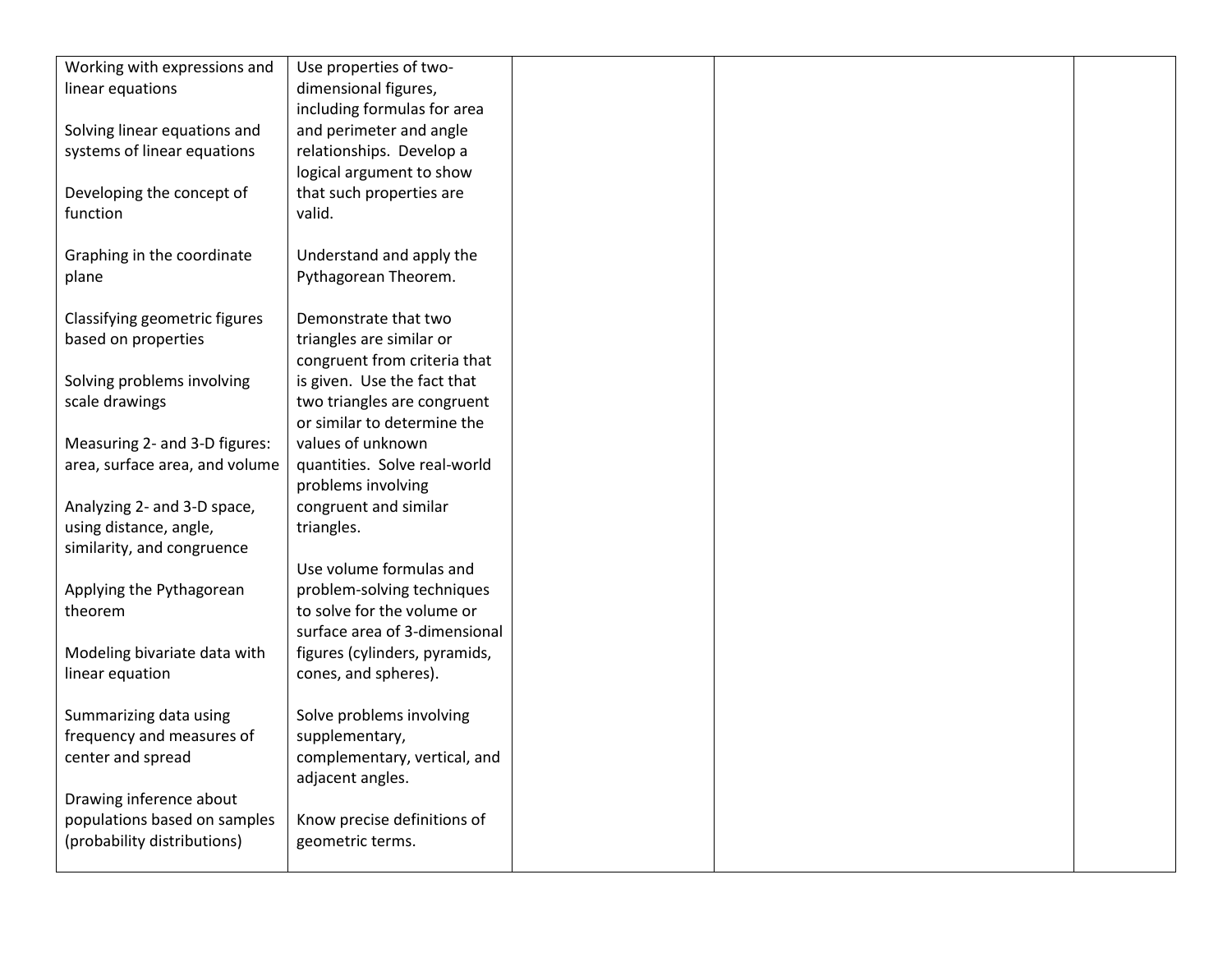| Apply concepts of density        |  |  |
|----------------------------------|--|--|
| based on area and volume in      |  |  |
| modeling situations (persons     |  |  |
| per square mile, BTUs, per       |  |  |
| cubic foot).                     |  |  |
|                                  |  |  |
| Use equations, graphs, and       |  |  |
| tables to understand,            |  |  |
| represent, and interpret         |  |  |
| data.                            |  |  |
|                                  |  |  |
| Identify line of best fit from a |  |  |
| scatter plot.                    |  |  |
|                                  |  |  |
| Interpret parts of an            |  |  |
| expression, such as terms,       |  |  |
| factors, and coefficients in     |  |  |
| terms of its context.            |  |  |
|                                  |  |  |
| Perform arithmetic               |  |  |
| operations on polynomials        |  |  |
| and rational expressions.        |  |  |
|                                  |  |  |
| Write expressions in             |  |  |
| equivalent forms to solve        |  |  |
| problems, including factoring    |  |  |
| a quadratic expression to        |  |  |
| reveal the zeros of the          |  |  |
| function it defines,             |  |  |
| completing the square to         |  |  |
| determine the minimum or         |  |  |
| maximum value of a               |  |  |
| function, or transforming        |  |  |
| exponential equations.           |  |  |
| Solve mathematical and real-     |  |  |
|                                  |  |  |
| world problems involving         |  |  |
| linear equations and             |  |  |
| inequalities, including          |  |  |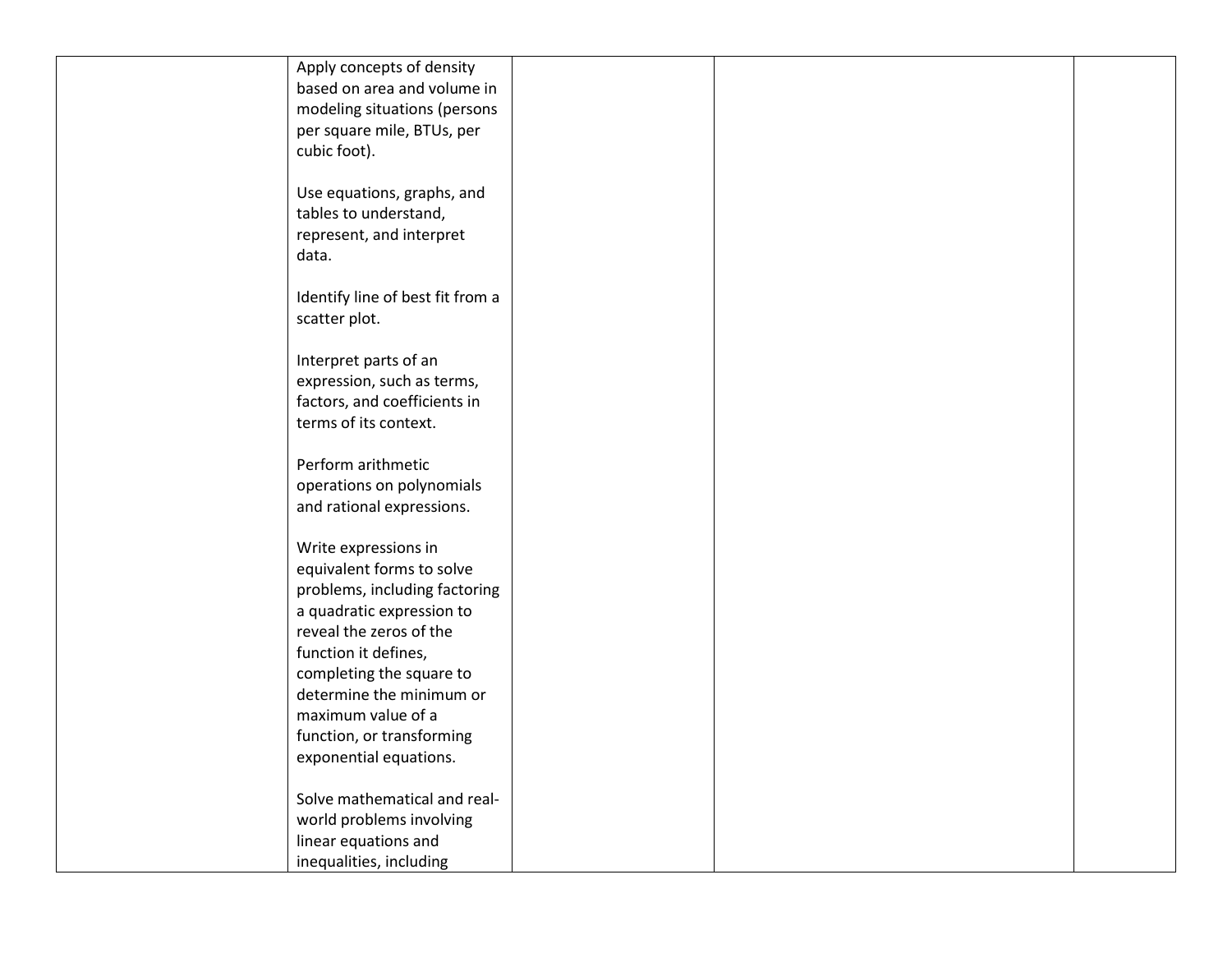|                                 | equations with coefficients    |                                           |             |
|---------------------------------|--------------------------------|-------------------------------------------|-------------|
|                                 | represented by letters.        |                                           |             |
|                                 |                                |                                           |             |
|                                 | Understand the concept of a    |                                           |             |
|                                 | function and use function      |                                           |             |
|                                 | notations; interpret key       |                                           |             |
|                                 | features of graphs and table   |                                           |             |
|                                 | in terms of quantities.        |                                           |             |
|                                 |                                |                                           |             |
|                                 | Solve simple rational and      |                                           |             |
|                                 | radical equations in one       |                                           |             |
|                                 | variable.                      |                                           |             |
|                                 |                                |                                           |             |
|                                 | Explain each step in solving a |                                           |             |
|                                 | simple equation as following   |                                           |             |
|                                 | from the equality of numbers   |                                           |             |
|                                 | asserted at the previous step, |                                           |             |
|                                 | starting from the assumption   |                                           |             |
|                                 | that the original question has |                                           |             |
|                                 | a solution.                    |                                           |             |
|                                 |                                |                                           |             |
| Level E (CCSS Grades 9-12/      | Use properties of operations   | (40 modules split into 2 teaching levels) | Blue/Green- |
| ASE I and II)                   | with real numbers, including   |                                           | Jacinta     |
|                                 | rational and irrational        |                                           |             |
| Extending understanding of      | numbers.                       |                                           |             |
| number systems to the set of    |                                |                                           |             |
| real numbers                    | Rewrite expressions involving  |                                           |             |
|                                 | radicals and rational          |                                           |             |
| Operating with rational         | exponents using the            |                                           |             |
| numbers using all 4 operations  | properties of exponents.       |                                           |             |
|                                 |                                |                                           |             |
| Recognizing irrational          | Solve problems involving       |                                           |             |
| numbers                         | scientific notation.           |                                           |             |
|                                 |                                |                                           |             |
| Using radicals and integer      | Reason quantitatively and      |                                           |             |
| exponents                       | use units to solve problems.   |                                           |             |
|                                 |                                |                                           |             |
| Reasoning quantitatively        | Choose a level of accuracy     |                                           |             |
| through using units and         | appropriate to limitations of  |                                           |             |
| appropriate levels of precision | measurement.                   |                                           |             |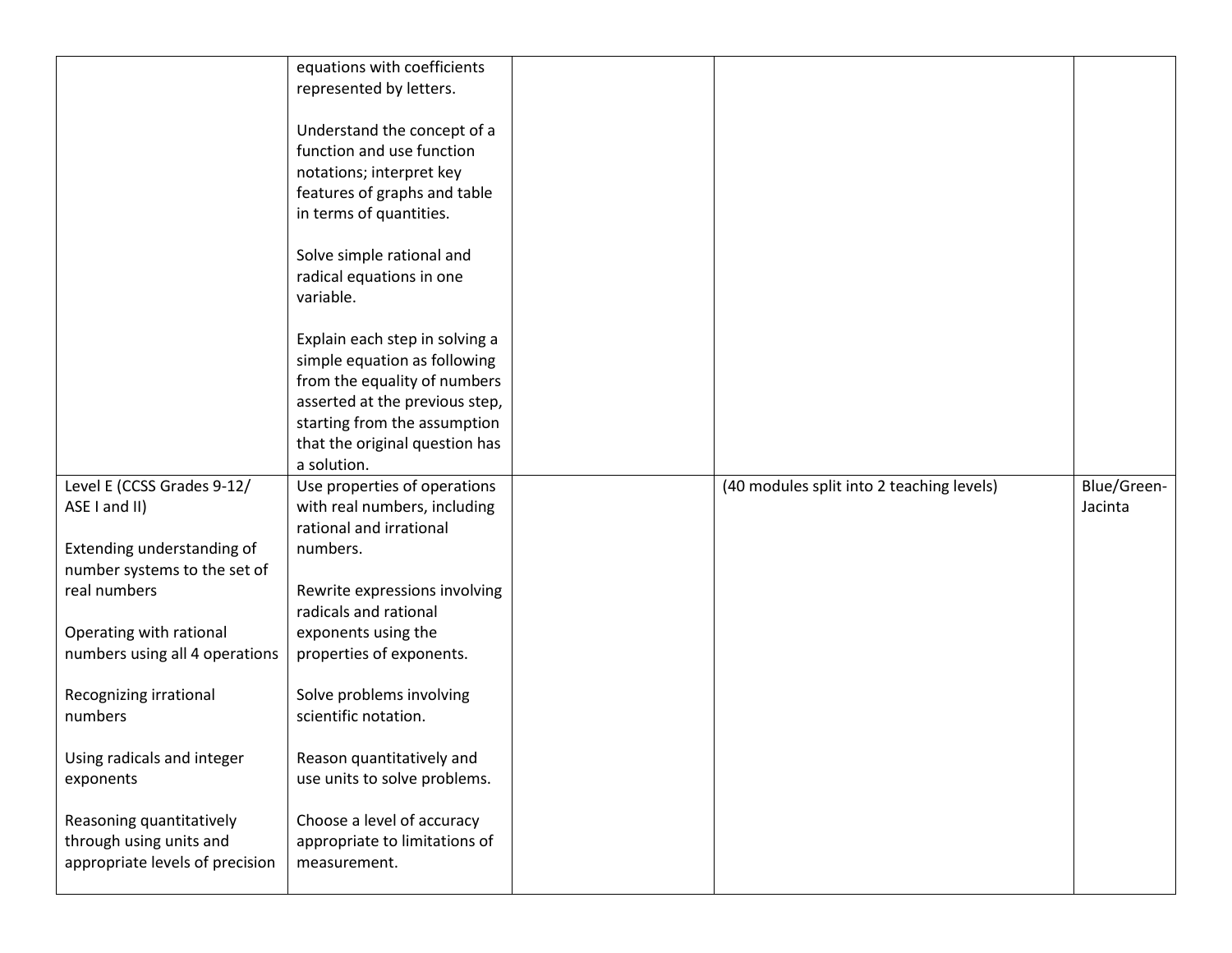| Reasoning with ratios and       | Solve multi-step real-world      |  |  |
|---------------------------------|----------------------------------|--|--|
| proportions in problems         | and mathematical problems        |  |  |
|                                 | involving rational numbers       |  |  |
| Developing understanding of     | and irrational numbers           |  |  |
| functions by defining,          | including proportional           |  |  |
| evaluating, comparing, and      | relationships.                   |  |  |
| modeling them                   |                                  |  |  |
|                                 | Apply concepts of density        |  |  |
| Using expressions and           | based on area and volume in      |  |  |
| equations to solve problems,    | modeling situations (persons     |  |  |
| including linear, quadratic,    | per square mile, BTUs, per       |  |  |
| and exponential                 | cubic foot).                     |  |  |
|                                 |                                  |  |  |
| Solving linear inequalities     | Use equations, graphs, and       |  |  |
|                                 | tables to understand,            |  |  |
| Interpreting and applying the   | represent, and interpret         |  |  |
| structure of expressions to     | data. Summarize data for         |  |  |
| problem solving                 | two categories in two-way        |  |  |
| Performing operations with      | frequency tables to solve        |  |  |
| algebraic expressions,          | problems, including those of     |  |  |
| including polynomials and       | bivariate data, spread, and      |  |  |
| rational expressions            | relative frequencies.            |  |  |
|                                 |                                  |  |  |
| Reasoning with, modeling, and   | Identify line of best fit from a |  |  |
| solving equations, inequalities | scatter plot. Interpret the      |  |  |
|                                 | slope and the intercept of a     |  |  |
| Building, interpreting, and     | linear model in the context of   |  |  |
| analyzing functions using       | data.                            |  |  |
| correct notation                |                                  |  |  |
|                                 | Use tables, lists, tree-         |  |  |
| Understanding, interpreting,    | diagrams and simulations to      |  |  |
| and using linear, quadratic,    | find the probability of          |  |  |
| and exponential functions as    | compound events.                 |  |  |
| models                          |                                  |  |  |
|                                 | Approximate the probability      |  |  |
| Applying similarity and         | of a chance event.               |  |  |
| congruence concepts to          |                                  |  |  |
| geometric figures, including    | Use measures of center           |  |  |
| right triangles                 | (mean) to draw inferences        |  |  |
|                                 | about populations including      |  |  |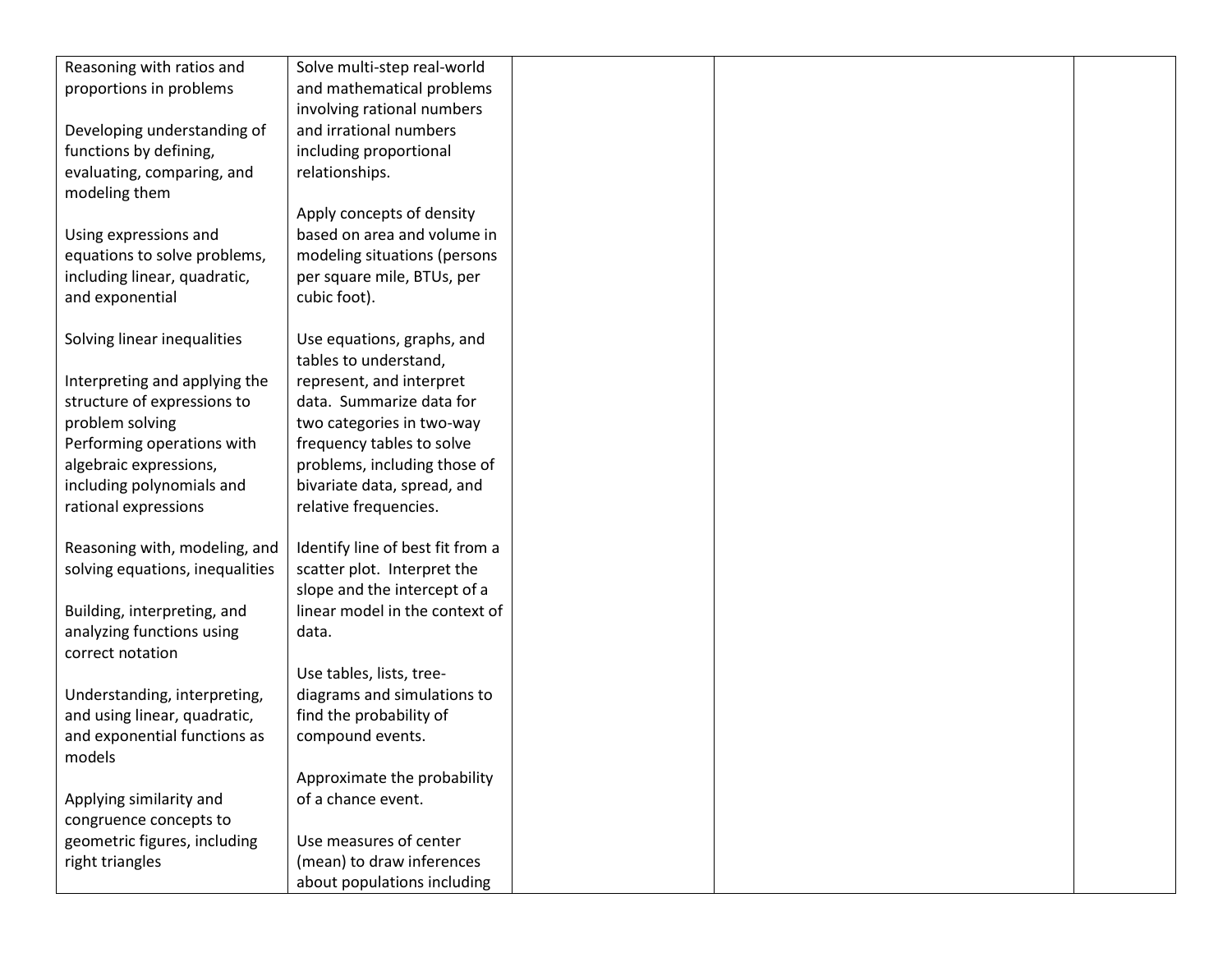| Using geometric models to      | summarizing numerical data     |  |  |
|--------------------------------|--------------------------------|--|--|
| solve measurement problems     | sets and calculation of        |  |  |
| involving volume               | measures of center.            |  |  |
|                                |                                |  |  |
| Using random sampling to       | Understand how to use          |  |  |
| summarize, describe, display,  | statistics to gain information |  |  |
| interpret, and draw inferences | about a population,            |  |  |
| about populations              | generalizing information       |  |  |
|                                | about a population from a      |  |  |
| Developing an understanding    | sample of the population.      |  |  |
| of probability concepts        |                                |  |  |
|                                | Interpret parts of an          |  |  |
| Summarizing, representing,     | expression, such as terms,     |  |  |
| and interpreting one- and      | factors, and coefficients in   |  |  |
| two-variable data, including   | terms of its context.          |  |  |
| using frequency tables         |                                |  |  |
|                                | Perform arithmetic             |  |  |
|                                | operations on polynomials      |  |  |
|                                | and rational expressions.      |  |  |
|                                |                                |  |  |
|                                | Write expressions in           |  |  |
|                                | equivalent forms to solve      |  |  |
|                                | problems, including factoring  |  |  |
|                                | a quadratic expression to      |  |  |
|                                | reveal the zeros of the        |  |  |
|                                | function it defines,           |  |  |
|                                | completing the square to       |  |  |
|                                | determine the minimum or       |  |  |
|                                | maximum value of a             |  |  |
|                                | function, or transforming      |  |  |
|                                | exponential equations.         |  |  |
|                                |                                |  |  |
|                                | Solve mathematical and real-   |  |  |
|                                | world problems involving       |  |  |
|                                | linear equations and           |  |  |
|                                | inequalities, including        |  |  |
|                                | equations with coefficients    |  |  |
|                                | represented by letters.        |  |  |
|                                |                                |  |  |
|                                |                                |  |  |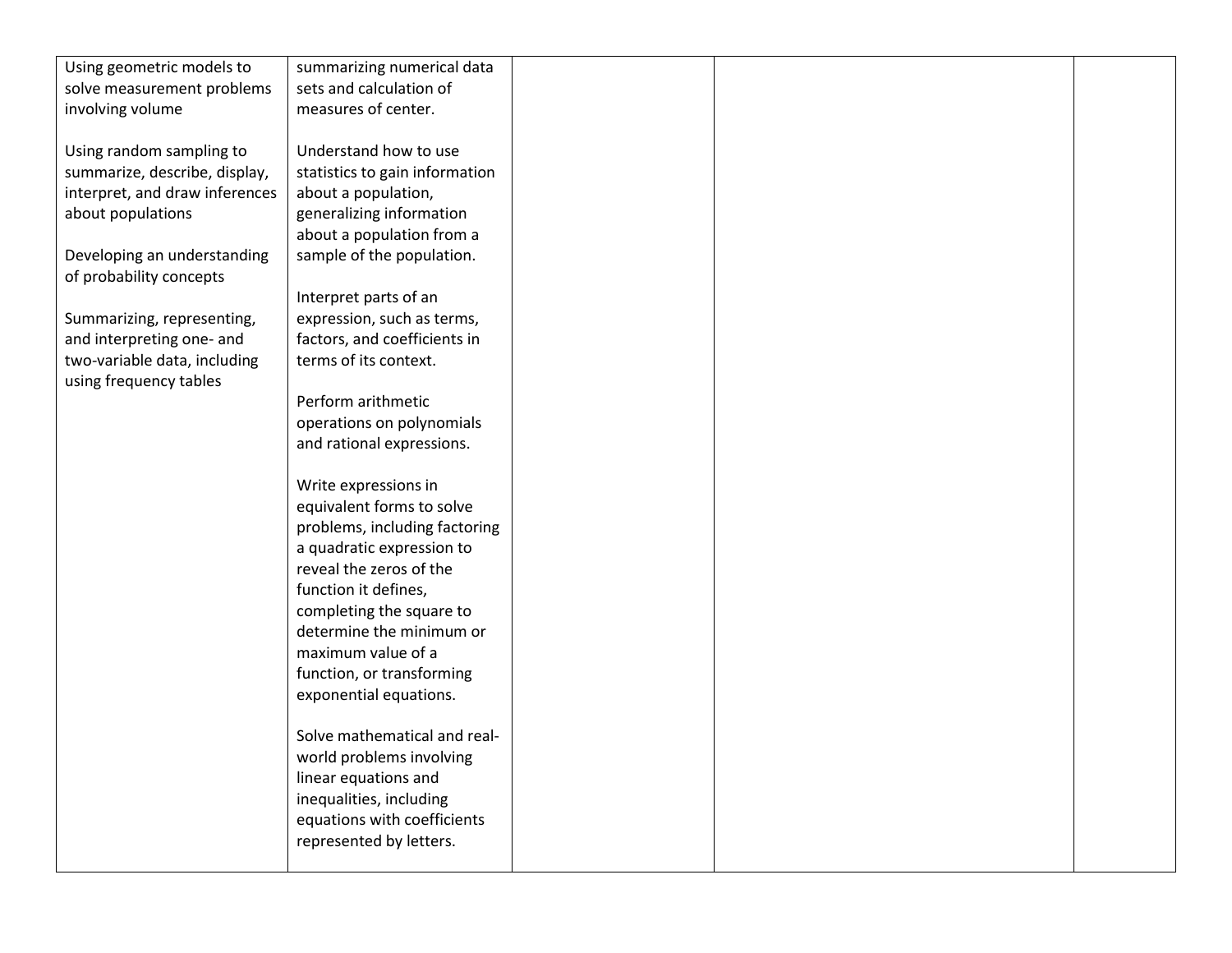| Solve simple rational and       |  |
|---------------------------------|--|
| radical equations in one        |  |
| variable.                       |  |
|                                 |  |
| Solve systems of two linear     |  |
| equations, algebraically and    |  |
| graphically. Know when a        |  |
| system has 0, 1, or an infinite |  |
| number of solutions.            |  |
|                                 |  |
| Graph linear, quadratic,        |  |
| square root, cube root,         |  |
| piecewise, absolute value,      |  |
| polynomial, rational,           |  |
| logarithmic, and exponential    |  |
| functions. Identify any         |  |
| intercepts, minima, maxima,     |  |
| asymptotes, and end             |  |
| behavior.                       |  |
|                                 |  |
| Create equations and            |  |
| inequalities in one or more     |  |
| variables to represent          |  |
| relationships and use them      |  |
| to solve problems               |  |
| mathematically and in the       |  |
| real world.                     |  |
|                                 |  |
| Rearrange                       |  |
| formulas/equations to           |  |
| highlight a quantity of         |  |
| interest.                       |  |
|                                 |  |
| Understand the concept of a     |  |
| function and use function       |  |
| notations; interpret key        |  |
| features of graphs and table    |  |
| in terms of quantities.         |  |
| Evaluate functions for inputs   |  |
| in their domains, and           |  |